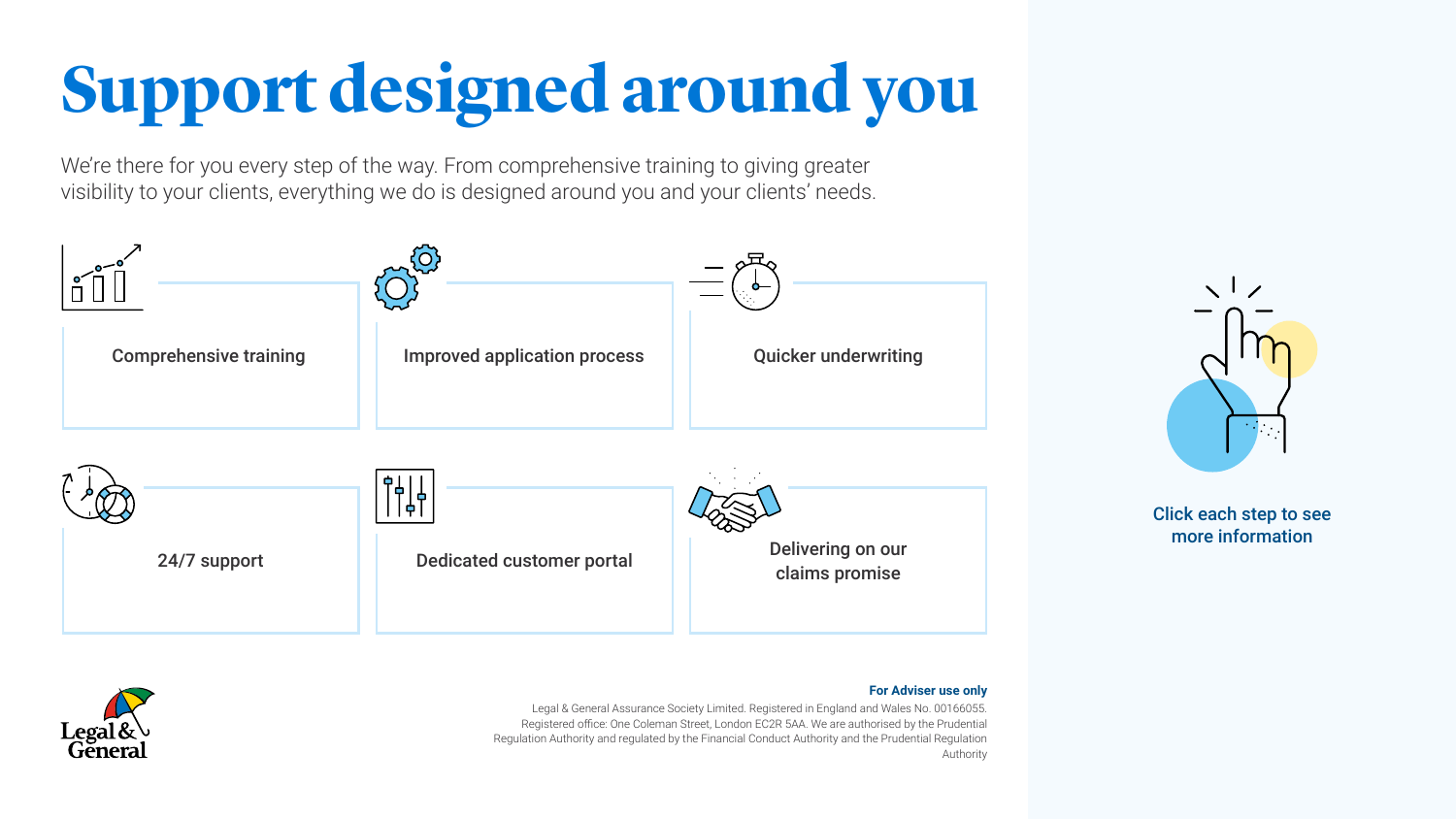<span id="page-1-0"></span>We're there for you every step of the way. From comprehensive training to giving greater visibility to your clients, everything we do is designed around you and your clients' needs.

### **For Adviser use only**



Legal & General Assurance Society Limited. Registered in England and Wales No. 00166055. Registered office: One Coleman Street, London EC2R 5AA. We are authorised by the Prudential Regulation Authority and regulated by the Financial Conduct Authority and the Prudential Regulation Authority







### **Comprehensive training**

Being on top of your game is good for business. It's also good for your clients. We provide access to quality training and professional development to ensure you can support your clients.

- [CII accredited workshops and webinars](https://www.legalandgeneral.com/adviser/protection/learning-development/?cid=Email2171)
- [Access to telephone and regional](https://www.legalandgeneral.com/adviser/files/protection/contact-us/sales-team-regional-map.pdf?cid=Email2172)  [Business Development Managers](https://www.legalandgeneral.com/adviser/files/protection/contact-us/sales-team-regional-map.pdf?cid=Email2172)
- Online support videos (Including system updates, product news and selling tips) along with a [handy self serve guide](https://www.legalandgeneral.com/adviser/files/protection/doing-business-with-us/covid-19/8-ways-were-making-it-easier-to-do-business.pdf%20?cid=Email2173)

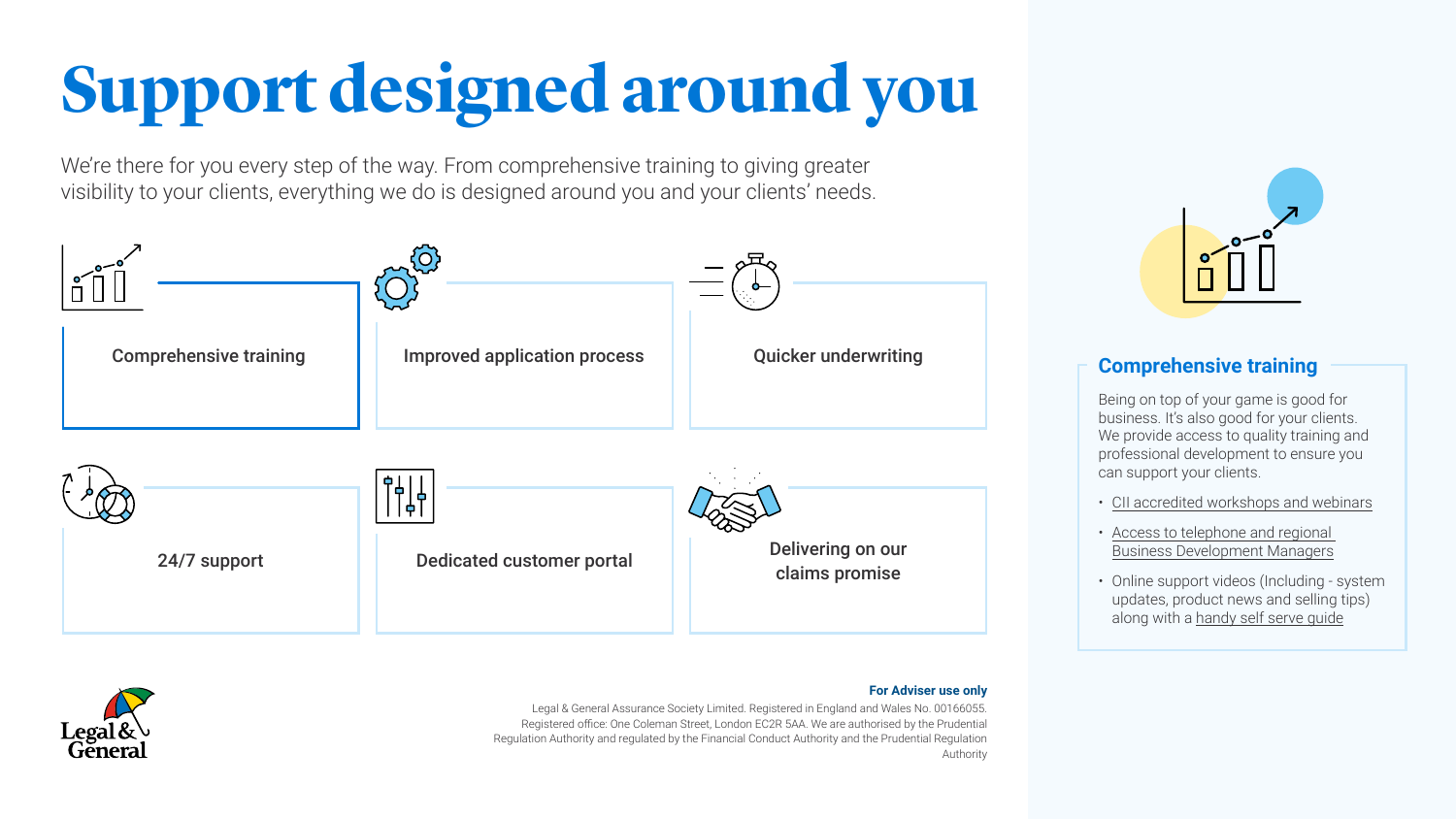<span id="page-2-0"></span>We're there for you every step of the way. From comprehensive training to giving greater visibility to your clients, everything we do is designed around you and your clients' needs.

#### **For Adviser use only**



Our interactive underwriting journey in OLPC gives an instant Point of Sale decision in 83% of submissions.<br>• Option to digitally send the application to

Legal & General Assurance Society Limited. Registered in England and Wales No. 00166055. Registered office: One Coleman Street, London EC2R 5AA. We are authorised by the Prudential Regulation Authority and regulated by the Financial Conduct Authority and the Prudential Regulation Authority







### **Improved application process**

- your clients so they can complete their health and lifestyle questions
- Easily access the reasons for Underwriting decision within the [OLPC](https://www10.landg.com/SAuthGateWeb/login.html?domain=olpc&ut=z&entryPoint=https%3A%2F%2Fwww10.landg.com%2FProtectionPortal%2Fsecure%2FHome?cid=Email2174) decision screen – allowing you to have the right conversations with your clients
- Receive alternative cover and premium options, if no standard terms applied



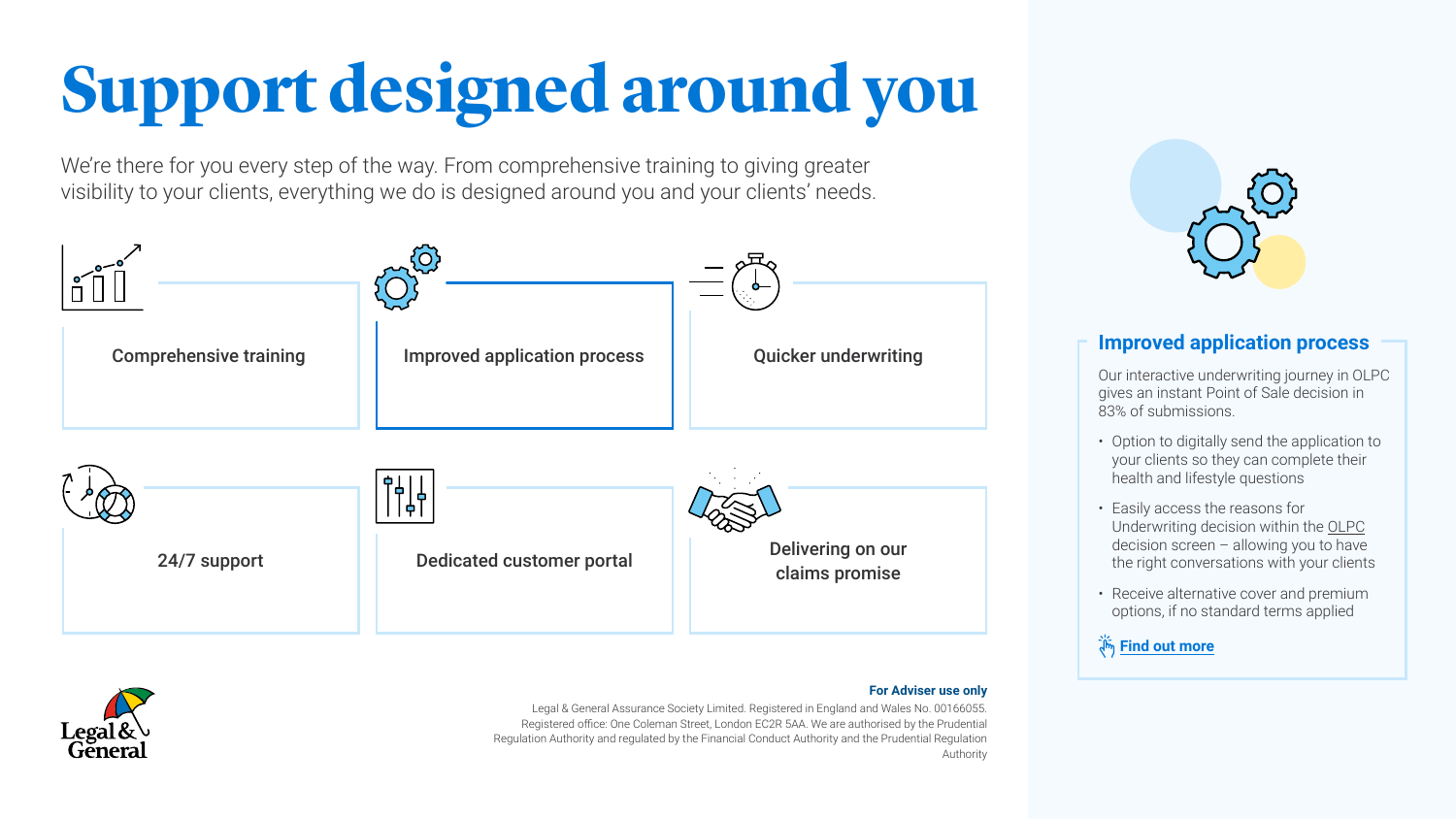<span id="page-3-0"></span>We're there for you every step of the way. From comprehensive training to giving greater visibility to your clients, everything we do is designed around you and your clients' needs.

### **For Adviser use only**



Legal & General Assurance Society Limited. Registered in England and Wales No. 00166055. Registered office: One Coleman Street, London EC2R 5AA. We are authorised by the Prudential Regulation Authority and regulated by the Financial Conduct Authority and the Prudential Regulation Authority







## **Quicker underwriting**

Now you can get your clients covered faster. Our interactive online application system quickly provides an underwriting decision. In the past 6 months, we have:

- Turned around new applications and application amendments within 4 hours
- Delivered Priority Protection medical evidence assessments within 48 hours
- Assessed medical evidence within 6 working days.



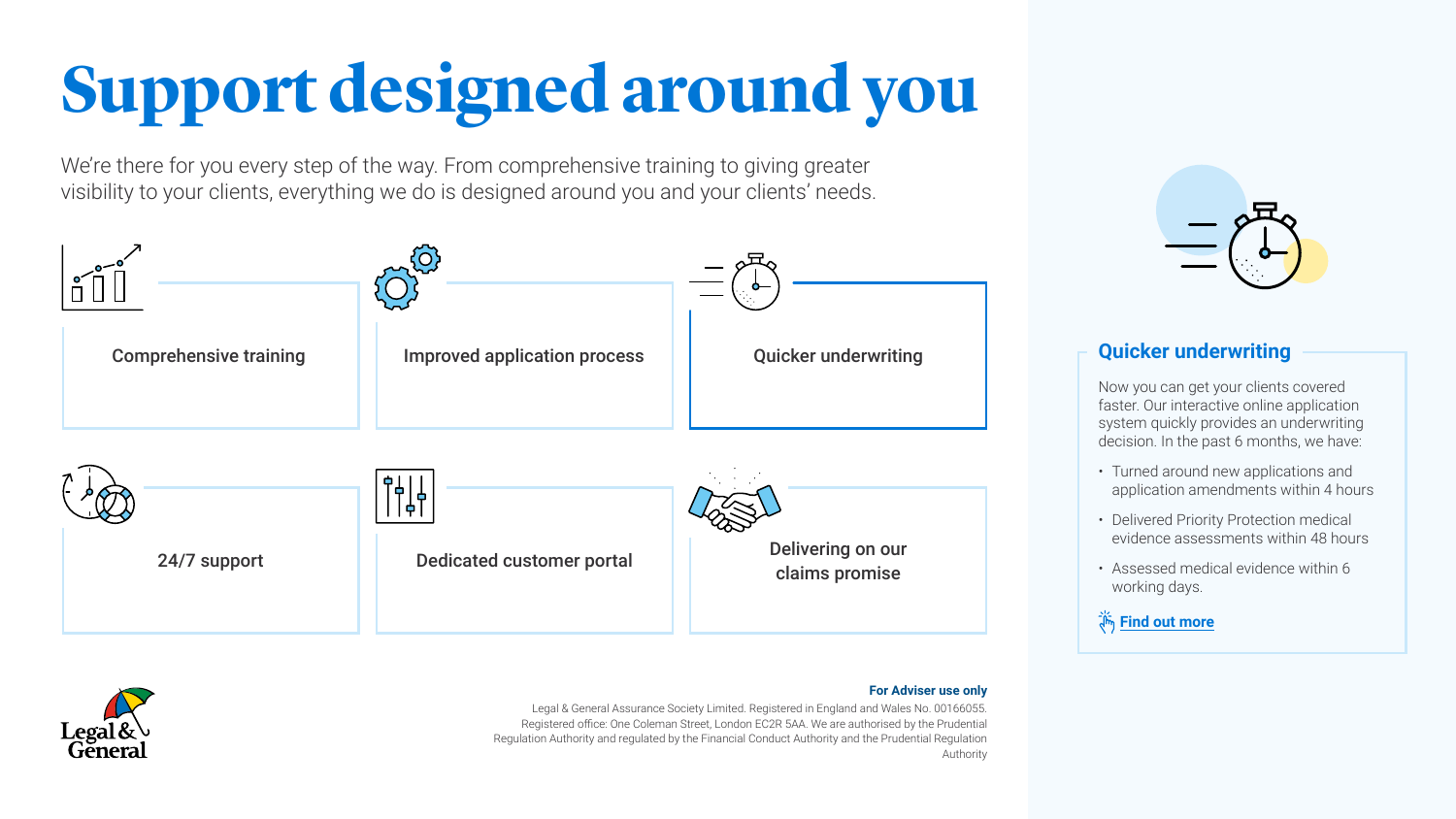<span id="page-4-0"></span>We're there for you every step of the way. From comprehensive training to giving greater visibility to your clients, everything we do is designed around you and your clients' needs.

#### **For Adviser use only**



Legal & General Assurance Society Limited. Registered in England and Wales No. 00166055. Registered office: One Coleman Street, London EC2R 5AA. We are authorised by the Prudential Regulation Authority and regulated by the Financial Conduct Authority and the Prudential Regulation Authority







## **24/7 support**

We realise that it's not just your clients that need support, you do too. That's why we'll keep you up to date with your clients policy throughout its lifetime.<br>• Obtain policy information 24/7, this can

- be accessed through [OLPC](https://www10.landg.com/SAuthGateWeb/login.html?domain=olpc&ut=z&entryPoint=https%3A%2F%2Fwww10.landg.com%2FProtectionPortal%2Fsecure%2FHome?cid=Email2174)
- Receive regular updates (up to 3 e-mails per week) notifying you if your clients cancel their policy or miss a payment
- For clients with increasing/decreasing levels of cover, Existing Business Agent Hub provides up to date sum assured
- Instant access to client detail around policy cover dates and direct debit collection dates

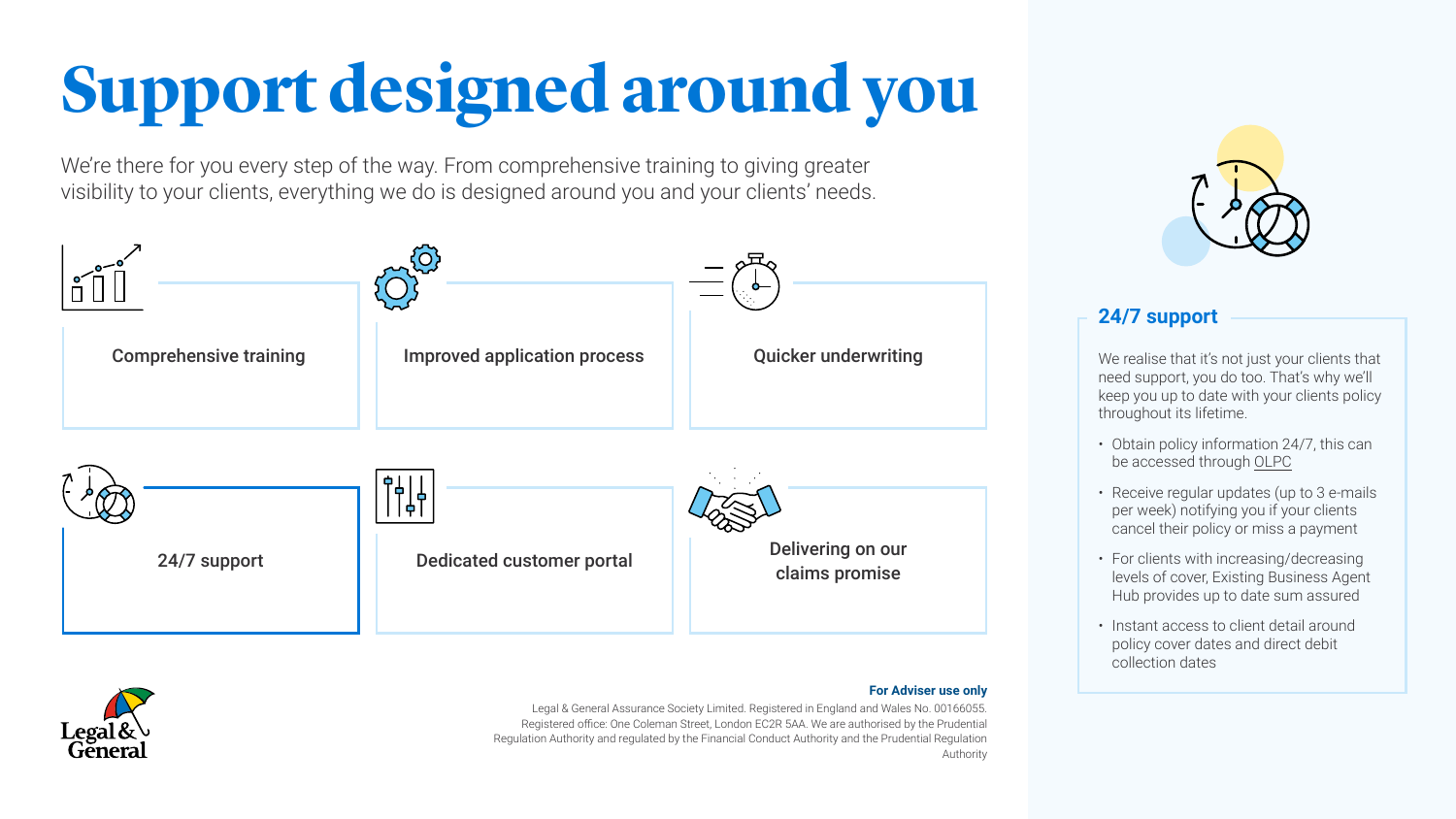<span id="page-5-0"></span>We're there for you every step of the way. From comprehensive training to giving greater visibility to your clients, everything we do is designed around you and your clients' needs.

#### **For Adviser use only**



Find everything your client will need, all in one place. My Account allows your clients to view their policies, update their details and speak to us securely – whenever they need to.<br>• Live Chat in My Account, with our

Legal & General Assurance Society Limited. Registered in England and Wales No. 00166055. Registered office: One Coleman Street, London EC2R 5AA. We are authorised by the Prudential Regulation Authority and regulated by the Financial Conduct Authority and the Prudential Regulation Authority







### **Dedicated customer portal**

- specialist team of experts for help every step of the way
- Find instant answers to FAQs
- Clients can check application details, view policy information and update their bank details if needed